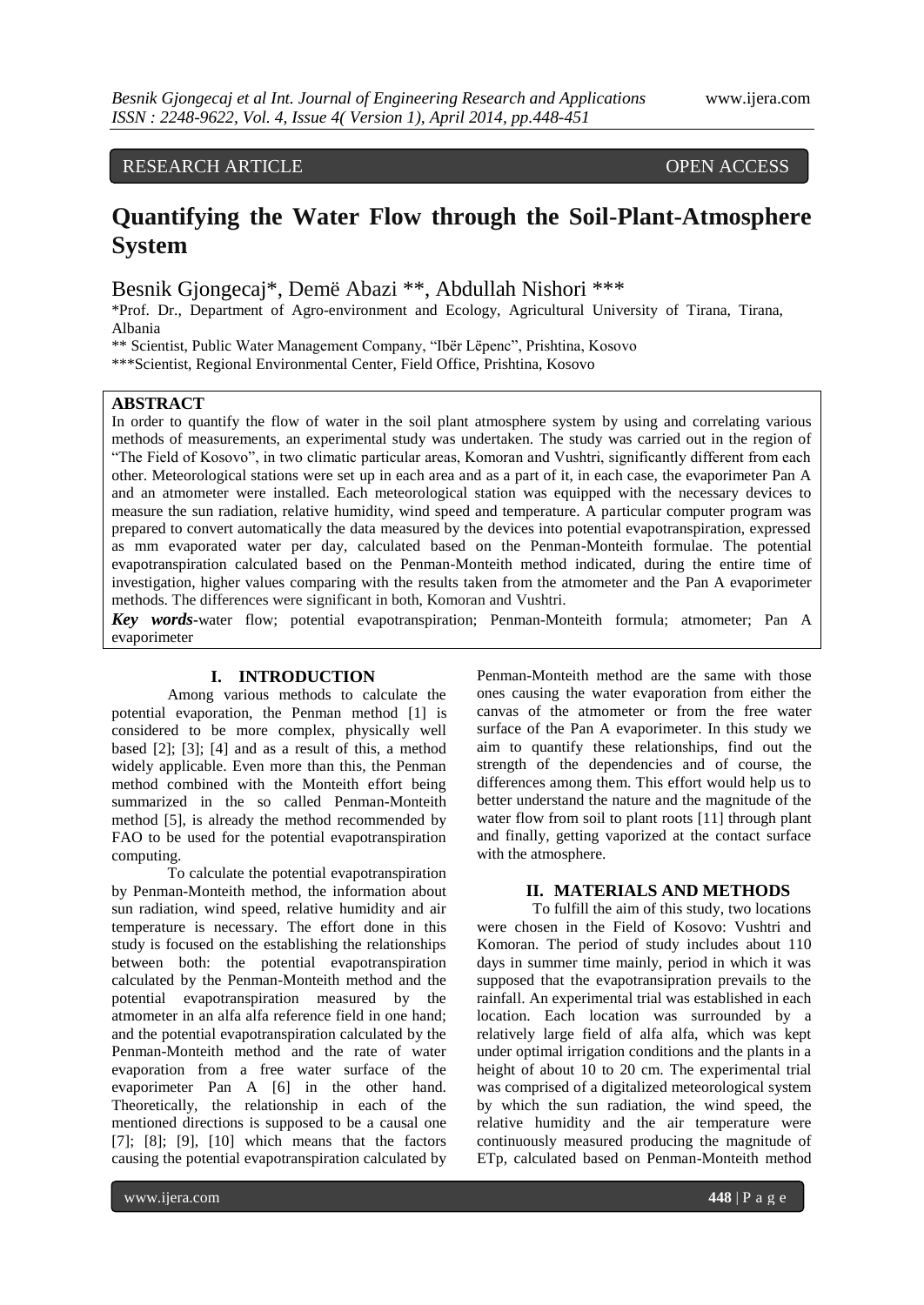and memorized automatically in the computer. An atmometer was also installed in each location having a canvas imitating the plant of alfa alfa. The atmometer was situated in the middle of the field planted with alfa alfa as it is described above. Before using, the atmometer was calibrated by the method of continuous measurement of soil water content on volume basis. The continuous measurement of soil water content became possible by using an electronic soil moisture measurement device. The data produced by this device were continuously memorized in the computer and the sum of differences between consecutive data produced the amount of soil moisture escaping from soil due to the evapotranspiration, which got compared with the measurements taken from the atmometers. The equations found served to calibrate the atmometers themselves. Measurements of potential evapotranspiration by atmometers were done every day of the period under study and three times per day: morning, noon and afternoon. The amount of water evaporated was replaced by pouring the same amount of water into the device by the end of each week, using distilled water, as it is required in the manual of the device. Close to the digitalized system, the Pan A evaporimeter was installed and the measurements of the amount of water evaporated were done at the same time as those ones done by using atmometers.

The data collected on ETp calculated (Penman-Monteith method), on ETp measured by atmometer and on evaporation from the Pan A evaporimeter, were compared to each other, plotting all of them in the same graph. In each graph, the x

axis represents time and the y axis represents mm water evaporated. It was assumed that there is a relationship between  $ETp-ETp_{atm}$ ;  $ETp-E_{evap}$  and  $ETp_{atm}$ - $E_{evap}$ . The strength of this relationship was determined by calculating the correlation among them, based on the principle that stronger the relationship, higher the coefficient of correlation. The confidence and the significance of the respective correlations were also presented.

#### **III. RESULTS AND DISCUSSIONS**

The results of three year research, for both locations: Komoran and Vushtri, are presented in the following tables (Table 1; Table 2). For each measurement, the mean of the three year data is considered. In order to have a visual dependency among the three ways of measuring the amount of water escaping as vapor from the field and from the free water surface, the data of both mentioned tables were put in a system of coordinates, in which the water evaporated is expressed over time, as in following graphs (Fig. 1; Fig.2). To find out the strength of the dependency, the correlation coefficients were determined and their respective significance as well. In each case, the blue color represents the calculated ETp by using the Penman-Monteith method; the purple color represents the potential evapotranspiration measured by the atmometer,  $ETp_{atm}$ ; the yellow color represents the water evaporated from the evaporimeter Pan  $A$ ,  $E_{\text{evan}}$ .

Table1  $ET_p$ ,  $ETp_{atm}$   $E_{evap}$  expressed as mm, belonging to the Komoran location

| Item                                                 |      | June       |            |       | July  |                       |       | August                |       |      | September             |                |      | October                     |      |
|------------------------------------------------------|------|------------|------------|-------|-------|-----------------------|-------|-----------------------|-------|------|-----------------------|----------------|------|-----------------------------|------|
| calculated on<br>daily basis<br>measurements<br>(mm) | ETp  | $ETp_{at}$ | $E_{evap}$ | ETp   |       | $ETp_{at}$ $E_{evap}$ | ETp   | $ETp_{at}$ $E_{evap}$ |       | ETp  | $ETp_{at}$ $E_{evap}$ |                |      | $ETp$ $ETp_{at}$ $E_{evap}$ |      |
| Sum                                                  | 78.8 | 39         | 45.5       | 147.1 | 103   | 100.5                 | 128.5 | 76                    | 83.9  | 91.7 | 61.2                  | 68.3           | 18.6 | - 13                        | 13.6 |
| Mean                                                 | 4.37 | 2.78       | 3.25       | 4.74  | 3.32  | 3.24                  | 4.14  | 2.45                  | 2.70  | 3.05 | 2.04                  | 2.27           | 1.69 | 1.18                        | 1.23 |
| Stdeviation                                          | 1.34 | 0.98       | 1.123      | 1.054 | 1.136 | 0.99                  | 0.78  | 0.81                  | 0.943 | 0.79 | 0.782                 | 0.85           | 0.53 | 0.76                        | 0.50 |
| min                                                  | 1.4  | 2          | 1.5        | 1.8   |       |                       | 1.5   |                       |       | 1.2  | $\mathbf{0}$          | $\overline{0}$ | 0.8  | $\Omega$                    | 0.5  |
| max                                                  | 6.4  | 5          | 5          | 6     | 5     | 4.7                   | 5.7   | $\overline{4}$        | 5     | 5.6  | $\overline{4}$        | 3.9            | 2.2  | $\overline{2}$              | 2    |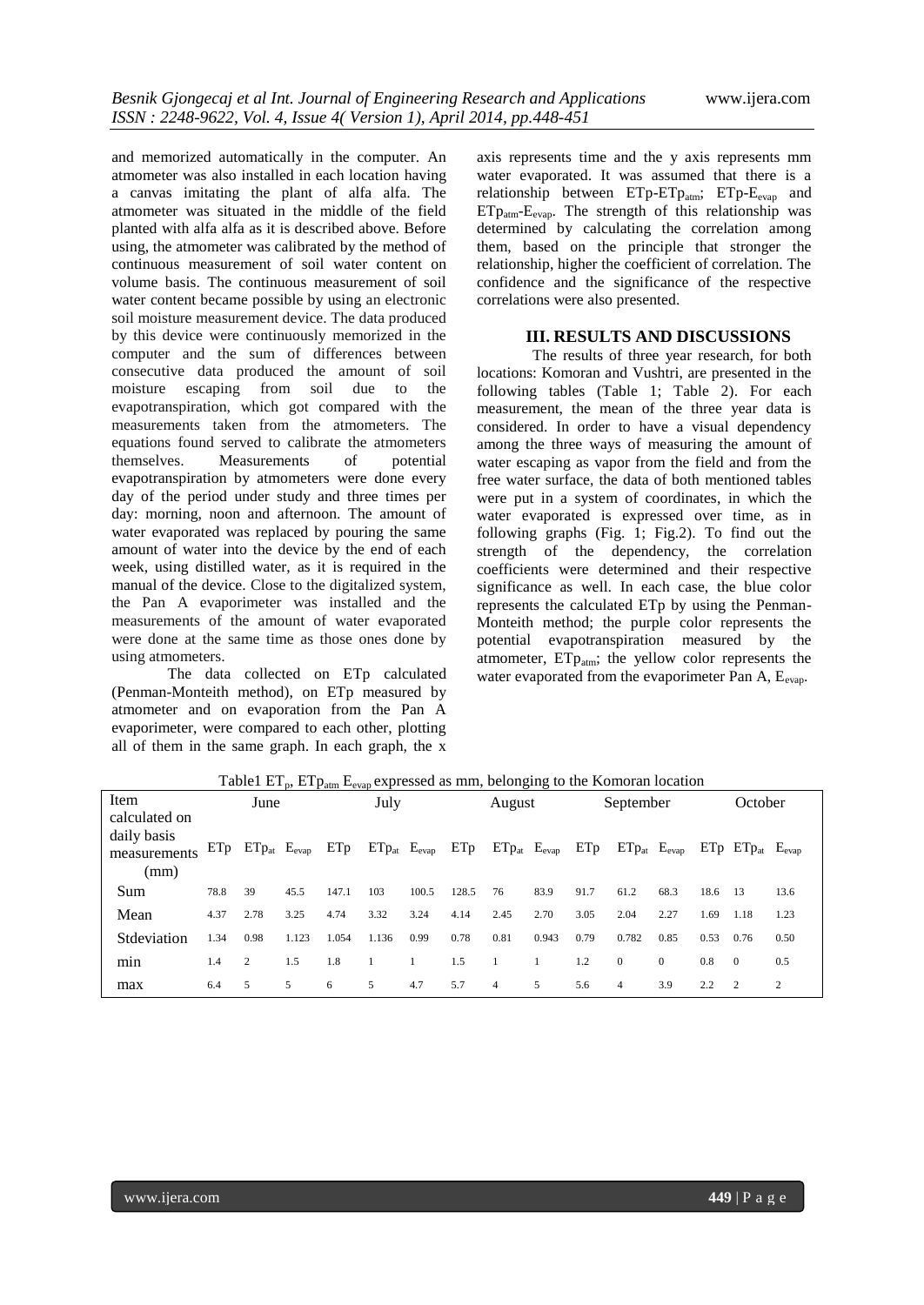|                                                      | <b>Table 2 E I<sub>n</sub>, E I<sub>atm</sub> E<sub>evan</sub> expressed as mm, belonging to the Vushtri location</b> |                  |            |               |                  |            |        |                |            |           |                  |                |         |                |            |
|------------------------------------------------------|-----------------------------------------------------------------------------------------------------------------------|------------------|------------|---------------|------------------|------------|--------|----------------|------------|-----------|------------------|----------------|---------|----------------|------------|
| Item                                                 | June                                                                                                                  |                  |            | July          |                  |            | August |                |            | September |                  |                | October |                |            |
| calculated on<br>daily basis<br>measurements<br>(mm) | ETp                                                                                                                   | ETp <sub>a</sub> | $E_{evap}$ | ETp           | ETp <sub>a</sub> | $E_{evap}$ | ETp    | $ETp_a$        | $E_{evap}$ | ETp       | ETp <sub>a</sub> | $E_{evap}$     | ETp     | $ETp_{at}$     | $E_{evap}$ |
| Sum                                                  | 85.3                                                                                                                  | 30               | 35.5       | 163.5         | 98               | 102        | 168    | 102            | 114        | 106.9     | 76               | 78.9           | 20.4    | 14             | 18.1       |
| Mean                                                 | 4.73                                                                                                                  | 2.72             | 3.22       | 5.27          | 3.16             | 3.31       | 5.42   | 3.29           | 3.67       | 3.56      | 2.53             | 2.63           | 1.85    | 1.27           | 1.64       |
| Stdev                                                | 1.07                                                                                                                  | 1.42             | 1.18       | 1.13          | 0.93             | 1.34       | 0.97   | 0.93           | 0.77       | 1.09      | 0.93             | 0.91           | 0.63    | 0.87           | 0.52       |
| min                                                  | 3.2                                                                                                                   |                  | 1.5        | 2.7           |                  |            | 3.2    | $\overline{c}$ | 2.5        | 1.2       |                  |                | 0.7     | $\Omega$       |            |
| max                                                  | 6.6                                                                                                                   | 5                | 5          | $\mathcal{I}$ | 5                | 5.4        | 7.6    | 5              | 5.5        | 5.3       | $\overline{4}$   | $\overline{4}$ | 2.5     | $\overline{c}$ | 2.5        |

|  |  |  | Table2 $ET_p$ , $ET_{atm}E_{evap}$ expressed as mm, belonging to the Vushtri location |  |  |
|--|--|--|---------------------------------------------------------------------------------------|--|--|
|--|--|--|---------------------------------------------------------------------------------------|--|--|



Fig.1 ETp and E calculated and measured over the entire period of measurements, Komoran



time in days

Fig.2 ETp and E calculated and measured over the entire period of measurements, Vushtri

Table3 Correlation coefficient, r, and coefficient of determination,  $r^2$ , for the entire period of measurements in Komoran and Vushtri locations

|          |               | Correlation coefficient |              | Coefficient of determination |                      |          |  |  |
|----------|---------------|-------------------------|--------------|------------------------------|----------------------|----------|--|--|
| Location |               |                         |              |                              |                      |          |  |  |
|          | $r_{ETp-atm}$ | $T_{ETD-evan}$          | $l$ atm-evap | ETp-atm                      | ET <sub>p-evap</sub> | atm-evap |  |  |
| Komoran  | $0.8**$       | $0.83**$                | $0.76**$     | 0.64                         | 0.69                 | 0.58     |  |  |
| Vushtri  | $0.77**$      | $0.801**$               | $0.78**$     | 0.59                         | 0.64                 | 0.61     |  |  |

\*\*Correlation is significant at the 0.01 level (2-tailed)

As it can be seen, there is a correlation between evapotranspiration calculated by the Penman-Monteith and that one measured by

atmometer or the evaporation measured by the Pan A evaporimeter. The correlation is, in most cases, significant at the 0.01 level, which gives us the right